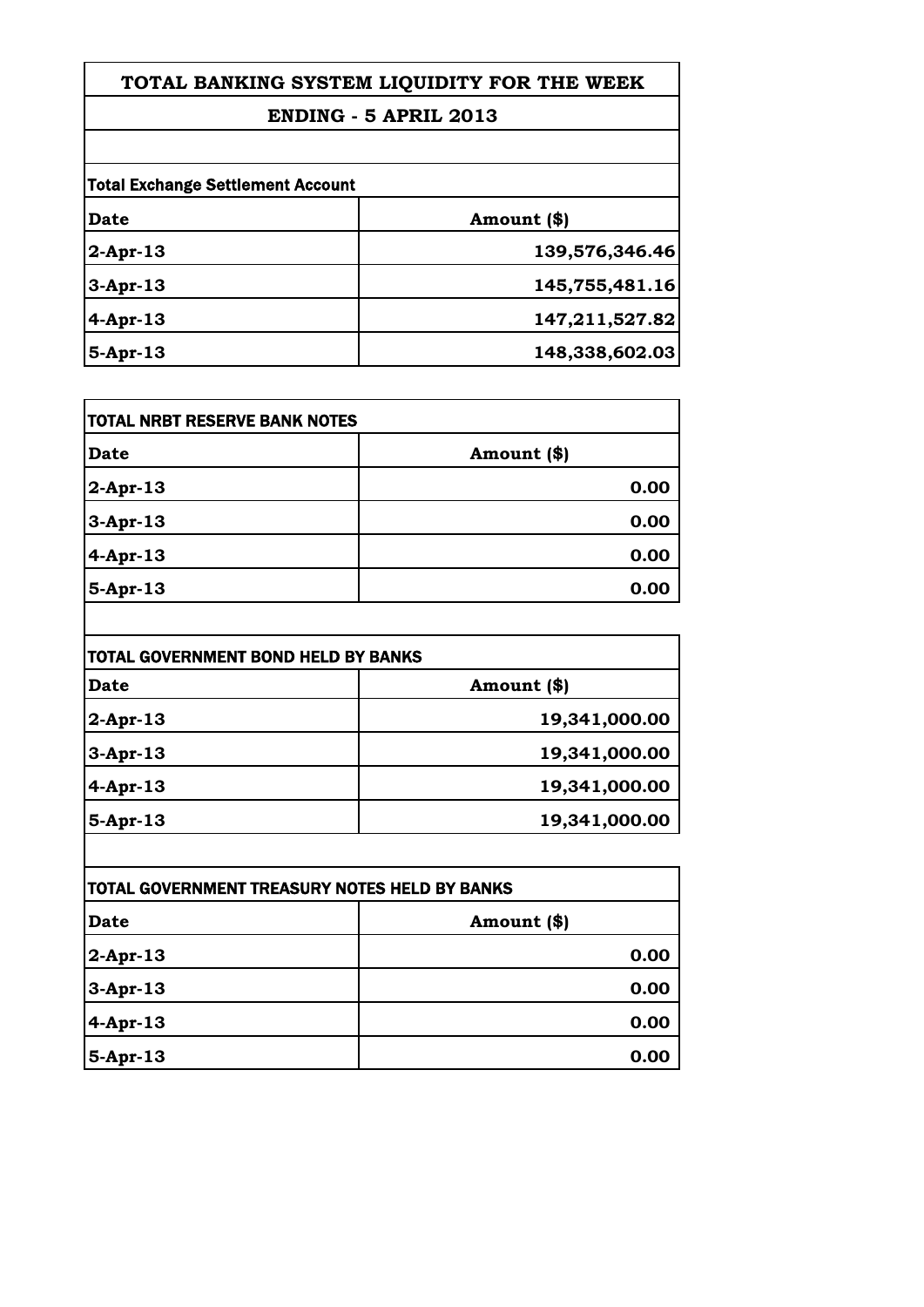# **TOTAL BANKING SYSTEM LIQUIDITY FOR THE WEEK**

### **ENDING - 12 APRIL 2013**

| <b>Total Exchange Settlement Account</b> |                |
|------------------------------------------|----------------|
| Date                                     | Amount (\$)    |
| $8-Apr-13$                               | 148,852,390.69 |
| $9-Apr-13$                               | 149,792,450.75 |
| $10-Apr-13$                              | 150,488,204.07 |
| $11-Apr-13$                              | 143,040,243.99 |
| $12$ -Apr-13                             | 142,514,289.35 |

| <b>TOTAL NRBT RESERVE BANK NOTES</b> |             |
|--------------------------------------|-------------|
| Date                                 | Amount (\$) |
| 8-Apr-13                             | 0.00        |
| 9-Apr-13                             | 0.00        |
| 10-Apr-13                            | 0.00        |
| $11-Apr-13$                          | 0.00        |
| $12$ -Apr-13                         | 0.00        |

| <b>TOTAL GOVERNMENT BOND HELD BY BANKS</b> |               |
|--------------------------------------------|---------------|
| Date                                       | Amount (\$)   |
| $8-Apr-13$                                 | 19,341,000.00 |
| $9-Apr-13$                                 | 19,341,000.00 |
| $10-Apr-13$                                | 19,341,000.00 |
| $11-Apr-13$                                | 19,341,000.00 |
| $12$ -Apr-13                               | 19,341,000.00 |

| TOTAL GOVERNMENT TREASURY NOTES HELD BY BANKS |             |
|-----------------------------------------------|-------------|
| <b>Date</b>                                   | Amount (\$) |
| $8 - Apr - 13$                                | 0.00        |
| 9-Apr-13                                      | 0.00        |
| $10-Apr-13$                                   | 0.00        |
| $11-Apr-13$                                   | 0.00        |